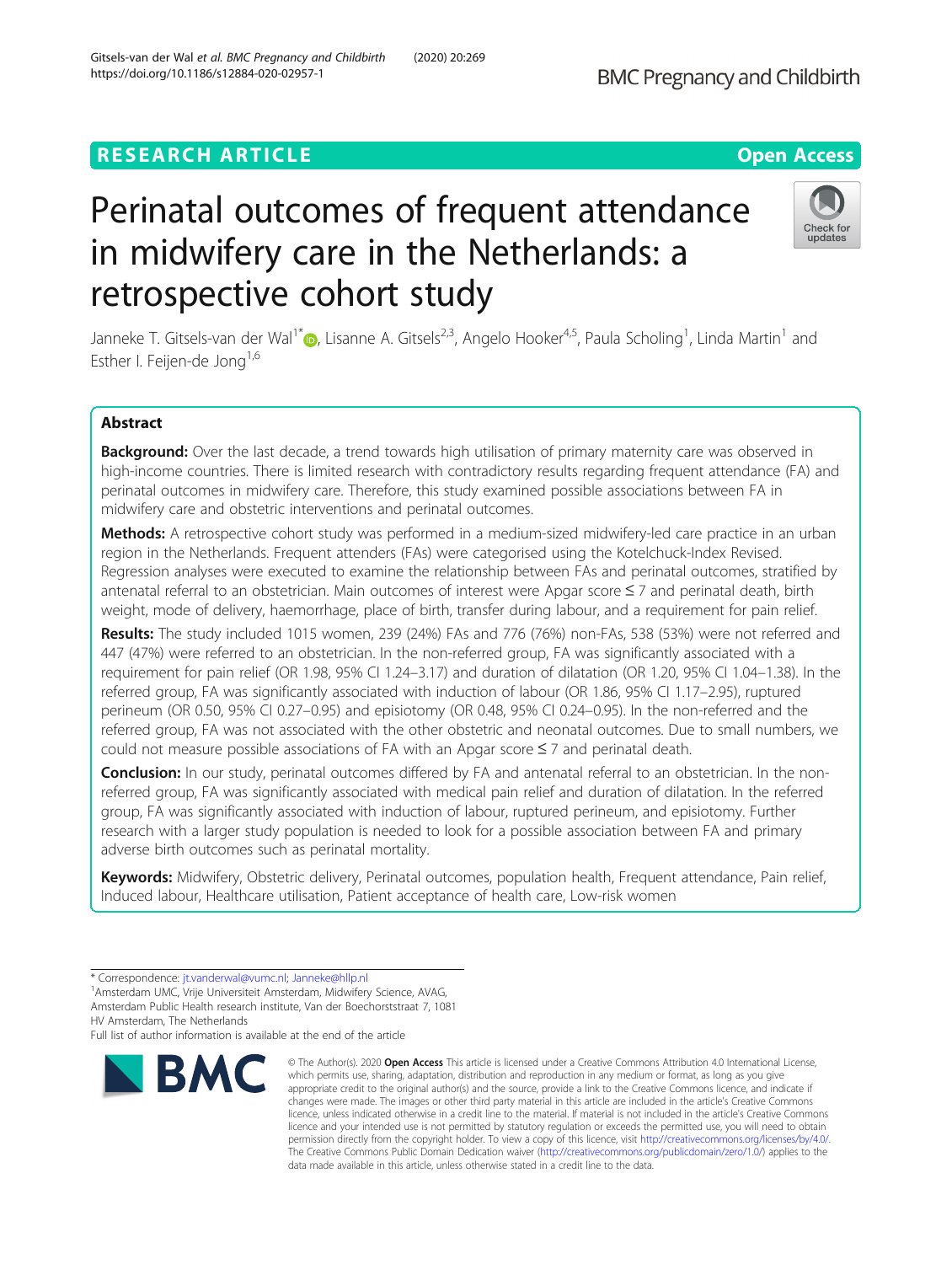# Background

Frequent attendance (FA) has become a growing health problem and a central issue in primary health care systems  $[1-3]$  $[1-3]$  $[1-3]$ . FA leads to a higher workload and pressure on the healthcare system and does not improve health outcomes per se. FA is defined as the top 10% of the total number of visits during 1 year in practice, and its prevalence has increased from 2 to 20% in the last two decades  $[2, 4-7]$  $[2, 4-7]$  $[2, 4-7]$  $[2, 4-7]$  $[2, 4-7]$ . Factors contributing to higher rates of FA are age, educational level, ethnicity, living area, body mass index (BMI), smoking and alcohol consumption  $[1, 2, 8-15]$  $[1, 2, 8-15]$  $[1, 2, 8-15]$  $[1, 2, 8-15]$  $[1, 2, 8-15]$  $[1, 2, 8-15]$  $[1, 2, 8-15]$ . Despite a fivefold increase in costly hospital referrals, frequent attenders (FAs) showed repeatedly multi-morbid health disorders such as psychiatric illness, emotional distress, social difficulties and reduced self-reported quality of life  $\begin{bmatrix} 1, 2, 5, 16-18 \end{bmatrix}$  $\begin{bmatrix} 1, 2, 5, 16-18 \end{bmatrix}$  $\begin{bmatrix} 1, 2, 5, 16-18 \end{bmatrix}$  $\begin{bmatrix} 1, 2, 5, 16-18 \end{bmatrix}$  $\begin{bmatrix} 1, 2, 5, 16-18 \end{bmatrix}$  $\begin{bmatrix} 1, 2, 5, 16-18 \end{bmatrix}$  $\begin{bmatrix} 1, 2, 5, 16-18 \end{bmatrix}$  $\begin{bmatrix} 1, 2, 5, 16-18 \end{bmatrix}$  $\begin{bmatrix} 1, 2, 5, 16-18 \end{bmatrix}$ . The trend towards increased FA has also been observed in maternity health care [[19](#page-10-0)–[23\]](#page-10-0). Guidelines about the appropriate number of antenatal visits among low-risk women differ worldwide, due to diverse prenatal health care systems, ranging between eight to 14 visits [[20,](#page-10-0) [24](#page-10-0)–[26](#page-10-0)]. During the last decade, FA in the Netherlands increased from 13 to 23% [\[23\]](#page-10-0). Previous studies showed that FA in midwifery care is mainly associated with worries and vague complaints; single marital status, assisted conception, sexual violence and psychosocial problems are considered important underlying factors, which increase anxious feelings and lead to more prenatal visits [[23,](#page-10-0) [27](#page-10-0)–[32\]](#page-10-0).

The recommended number of prenatal visits aims to establish the best possible perinatal outcomes [\[25](#page-10-0)]. Inadequate prenatal care, defined as a significantly lower number of visits than recommended, is associated with adverse maternal and perinatal outcomes [[19](#page-10-0), [33](#page-10-0), [34](#page-10-0)]. However, little research has been conducted regarding the relationship between FA, obstetric interventions and perinatal outcomes in midwifery care. An American study reported an increased number of obstetric interventions (induction of labour and caesarean section) among FAs with a low-risk status for obstetric complications compared to similar low-risk non-frequent attenders (non-FAs) [[27](#page-10-0)]. However, no significant differences were reported in Apgar scores or small for gestational age [[27](#page-10-0)]. In contrast, a Dutch study reported no associations between FA and obstetric interventions but reported an increased risk for preterm birth, low Apgar scores, low birth weight and perinatal mortality among FA low-risk women [[35\]](#page-10-0). Few studies examined the relationship between FA and perinatal outcomes among high-risk women in obstetric-led care. A prospective cohort study among women with gestational diabetes and type 2 diabetes examined a possible association between the number of prenatal visits and perinatal outcomes; results showed improved neonatal outcomes of FAs [\[36](#page-10-0)].

In a previous study, we assessed the prevalence of FA in Dutch midwifery care and its underlying reasons [\[23](#page-10-0)]. Drawing on this work, the current study aimed to examine possible associations between FA in Dutch midwifery care and perinatal outcomes (e.g. obstetric interventions and neonatal outcomes). As antenatal referral to an obstetrician was found to be an effect modifier of prenatal healthcare utilisation in previous studies [\[19,](#page-10-0) [23](#page-10-0)], we compared the outcomes of women with FA to those with the recommended number of visits and stratified by referral.

# **Methods**

# Study design

The current retrospective cohort study was performed in a midwifery practice with an average of 750 low-risk pregnant women per year and situated in an urban region close to Amsterdam, the Netherlands. Women were recruited from January 2015 to January 2017. The Medical Ethics Committee of the Amsterdam University Medical Center approved the study (ref. 2018.019).

#### Participants

All women registered for prenatal care at this midwifery practice approved the use of their anonymous data for research to improve the quality of prenatal care and were eligible for inclusion. Women were excluded if they had a miscarriage, ectopic pregnancy or were referred to an obstetrician in the first trimester. Women who only received postnatal care or who were referred to another practice before giving birth were also excluded. The remaining cohort was included and grouped based on the level of health care utilisation using the Kotelchuck Index-Revised (KI-R).

The KI-R is a validated index based on the guidelines by Royal Dutch Organisation of Midwives and calculated by the number of face-to-face prenatal visits with a midwife, gestation and onset of care (Additional file [1](#page-9-0): Appendix 1) [\[19](#page-10-0), [37\]](#page-10-0). Women were categorized according to health care utilisation; inadequate (KI-R of  $<$  50%), intermediate (50–79%), adequate (KI-R of 80–109%), and adequate plus (KI-R of  $>$  = 110%). Women with inadequate or intermediate use of care were excluded in the current analysis. The final cohort consisted of women with adequate utilisation of care (KI-R of 80– 109%), classified as non-FAs and women with adequate plus the utilisation of care (KI-R of  $>$  = 110%), classified as FAs.

#### Dutch maternity care context

In the Dutch maternity care system, low-risk women are guided in midwifery care in the community, and high-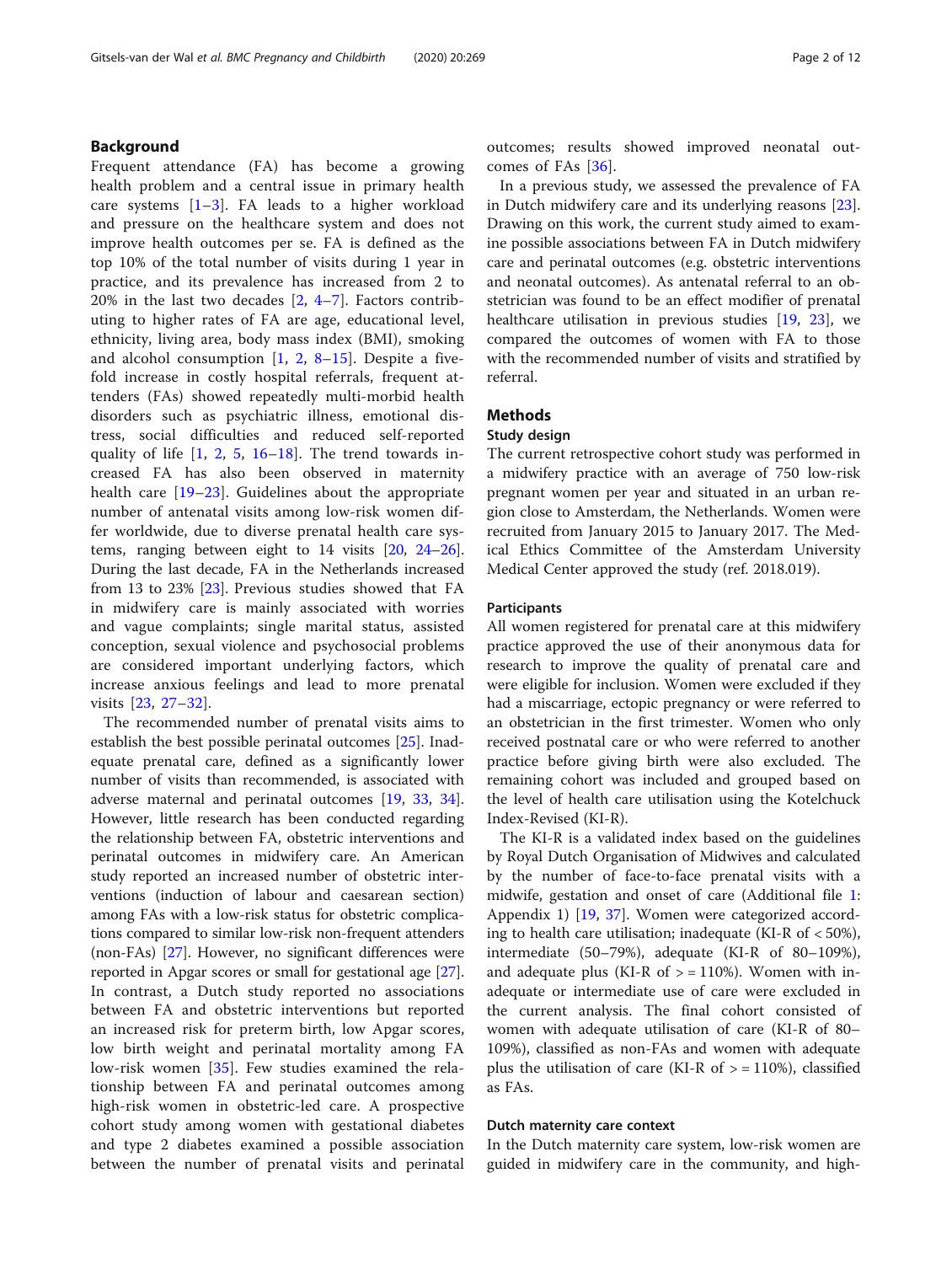risk women are guided in obstetric care at the hospital; midwives refer low-risk women to obstetricians in case of (suspected) complications. Guided by midwives, lowrisk women have the option to give birth at home or in a birth centre (outside or in a hospital). Induction of labour is only possible in obstetric-led care.

#### Data collection and perinatal outcomes

Anonymised data were obtained from the digital maternity database [[23](#page-10-0)]. These standardised data included level of health care utilisation, perinatal and neonatal outcomes, and sociodemographic and medical characteristics. Outcomes of primary concern to health professionals are Apgar Score (< 8 after 5 min of delivery) and perinatal death. Other outcomes of interest in this study were birth weight (<10th percentile for gestational age), mode of delivery (spontaneous, vaginal assisted, Caesarean section), perineum status (non-ruptured, ruptured, or episiotomy), haemorrhage (< 1000 ml), place of birth (home, birth centre or hospital), gestational age at onset of labour (in weeks), transfer during labour (e.g. because of insufficient progress of dilatation, request for pain relief or signs of fetal distress), pain relief (morphine or epidural anaesthesia), duration of dilatation (in hours), and duration of expulsion (in minutes).

The sociodemographic and medical information included: age (in years), education (low: primary school and uncompleted vocational training / intermediate: secondary school and completed vocational training / high: college or university) [[23](#page-10-0)], ethnicity (Dutch/western non-Dutch/non-western non-Dutch), marital status (partner yes/no), occupation (yes/no), deprivation based on postal code (no/yes) [\[38](#page-10-0)], parity (nulliparous/multiparous), mode of conception (unassisted/assisted), psychosocial problems (no/yes in the past/yes at present), sexual violence (no/yes), smoking (no/yes), alcohol consumption (no/yes), drugs addiction (no/yes), body mass index (BMI, normal weight/overweight/obese) [\[39\]](#page-10-0), and antenatal referral to obstetrician (no/yes). Psychosocial problems were defined as 'the broad spectrum of all complaints which are not strictly medical or somatic and affect the patient's functioning in daily life'; for example, stress, sleep disorder, relationship problems, financial problems, housing problems and adjustment problems [[40](#page-10-0)].

#### Analyses

Descriptive statistics were obtained to summarise characteristics of the study population by FA and referral. For continuous variables, if normally distributed, the means and standard deviations were obtained; otherwise, the median and interquartile range were obtained. For categorical variables, frequencies and prevalences were obtained.

Regression analyses were executed to estimate the associations of FA with perinatal outcomes in nonreferred and referred participants. Logistic models were conducted for binary outcomes, nominal logit models were conducted for categorical outcomes, and linear models were conducted for continuous outcomes. No models were conducted for induction of labour among non-referred as this would only happen in obstetric led care, for the same reason no models were conducted for the place of birth and transfer during labour among the referred group as this would only happen in midwifery care.

Binary variables were excluded from the regression analyses if a category was less than 5% prevalent. Categorical variables were regrouped if a category was less than 5% prevalent. Age was centred around the mean to have a meaningful baseline. The final adjusted models included the exposure and all supporting variables that were significant  $(p < .05)$  using backward elimination. The models' assumptions and performances were assessed. In case variables were not normally distributed, they were log-transformed to comply with the linear model assumptions; the model's coefficients were exponentiated, resulting in odds ratios. All analyses were performed by two researchers independently from each other in SPSS (version 24).

# Results

A total of 1015 women were included in the current analysis (Fig. [1](#page-3-0)). Table [1](#page-4-0) shows the characteristics of the study population. On average, women were aged 29 years at conception. Roughly half of the women were multiparous (53%). Approximately 48% of the women were Dutch, 8% were Western non-Dutch, and 44% were non-Western non-Dutch. One in five lived in a deprived area. Based on the utilisation of prenatal care, 239 (24%) were FAs  $(KI-R > 109%)$  and 776 (76%) were non-FAs (KI-R of 80–109%). Of the women included, 528 (53%) were not referred to an obstetrician during pregnancy, and 477 (47%) were referred (Table [2](#page-5-0)). The main reasons for referral were glucose intolerance (28%), pregnancyinduced hypertension (15%), and a previous C-section (10%) (Table [3\)](#page-6-0).

# FAs versus non-FAs

FA was associated with (former) psychosocial problems (15% FA versus 7% non-FA), a history of sexual violence (21% versus 10%), an assisted start of conception (8% versus 4%), smoking (32% versus 21%) and alcohol consumption (8% versus 3%) (Table [1\)](#page-4-0).

Regarding perinatal outcomes (Table [4\)](#page-6-0), FA was associated with place of birth; FAs had more hospital deliveries than non-FAs (80% FA versus 72% non-FA) and less home and birth centre deliveries (3 and 17% versus 7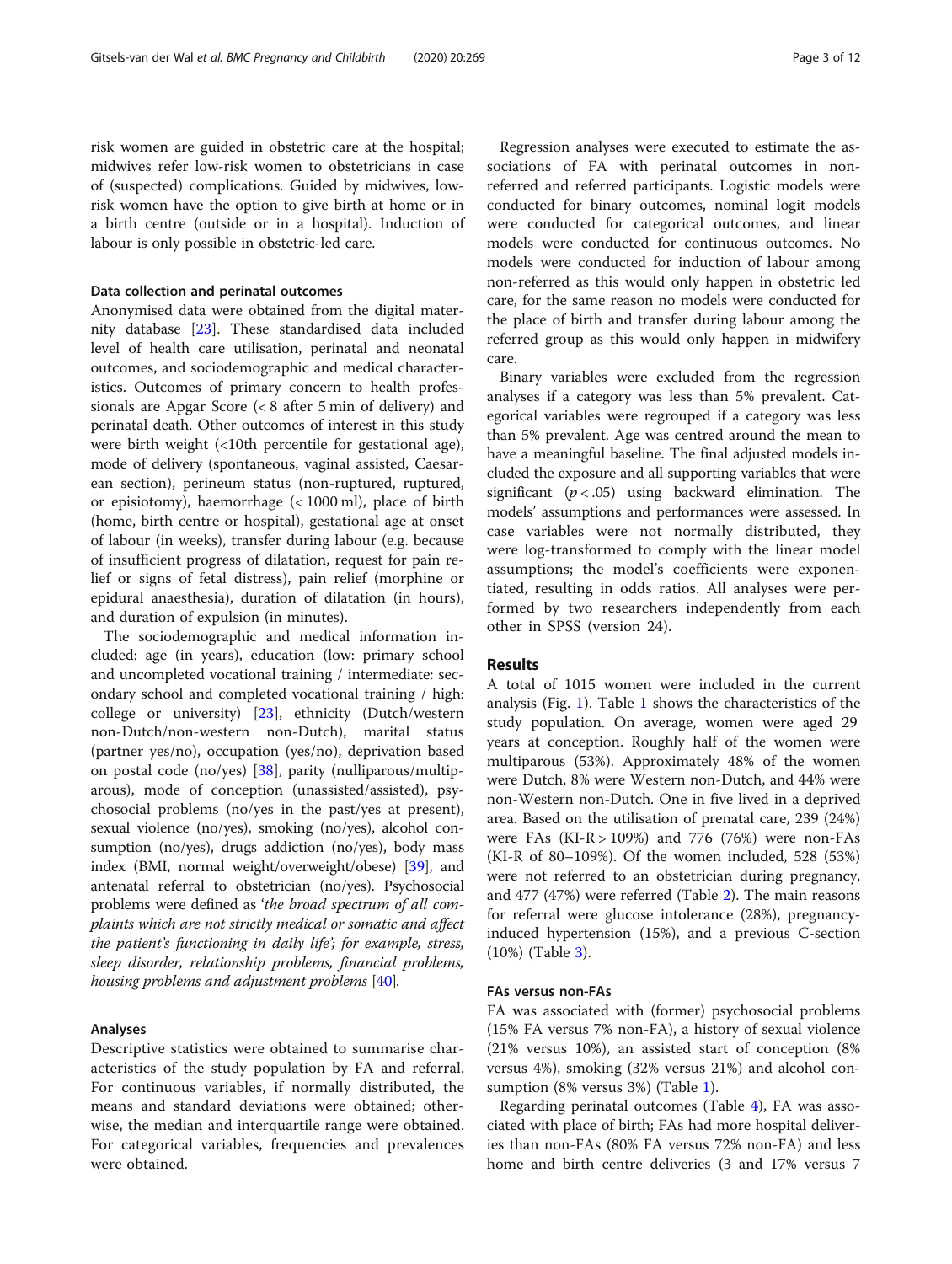<span id="page-3-0"></span>

and 21%, respectively). Furthermore, FA was associated with induction of labour (42% versus 27% non-FA) and with medical pain relief (52% versus 38% non-FA). We found no significant differences in other outcomes.

# Non-referred pregnant women

In the non-referred group ( $N = 538$ ), FA was associated with a history of sexual violence (16% FA versus 9% non-FA), smoking (30% versus 19%) and alcohol consumption (8% versus 3%) (Table [2](#page-5-0)).

Regarding perinatal outcomes (Table [5](#page-7-0)), FA was associated with place of birth; FAs had more hospital deliveries than non-FAs (59% FA versus 52% non-FA) and fewer home deliveries (5% versus 12%). FA was also associated with medical pain relief (42% FA versus 26% non-FA), dilatation time (8 versus 6 h), transfer during labour (56% versus 49%), episiotomy (24% versus 16%), Apgar score ≤ 7 (5% versus 2%), and birth weight under the 10th percentile (6% versus 11%).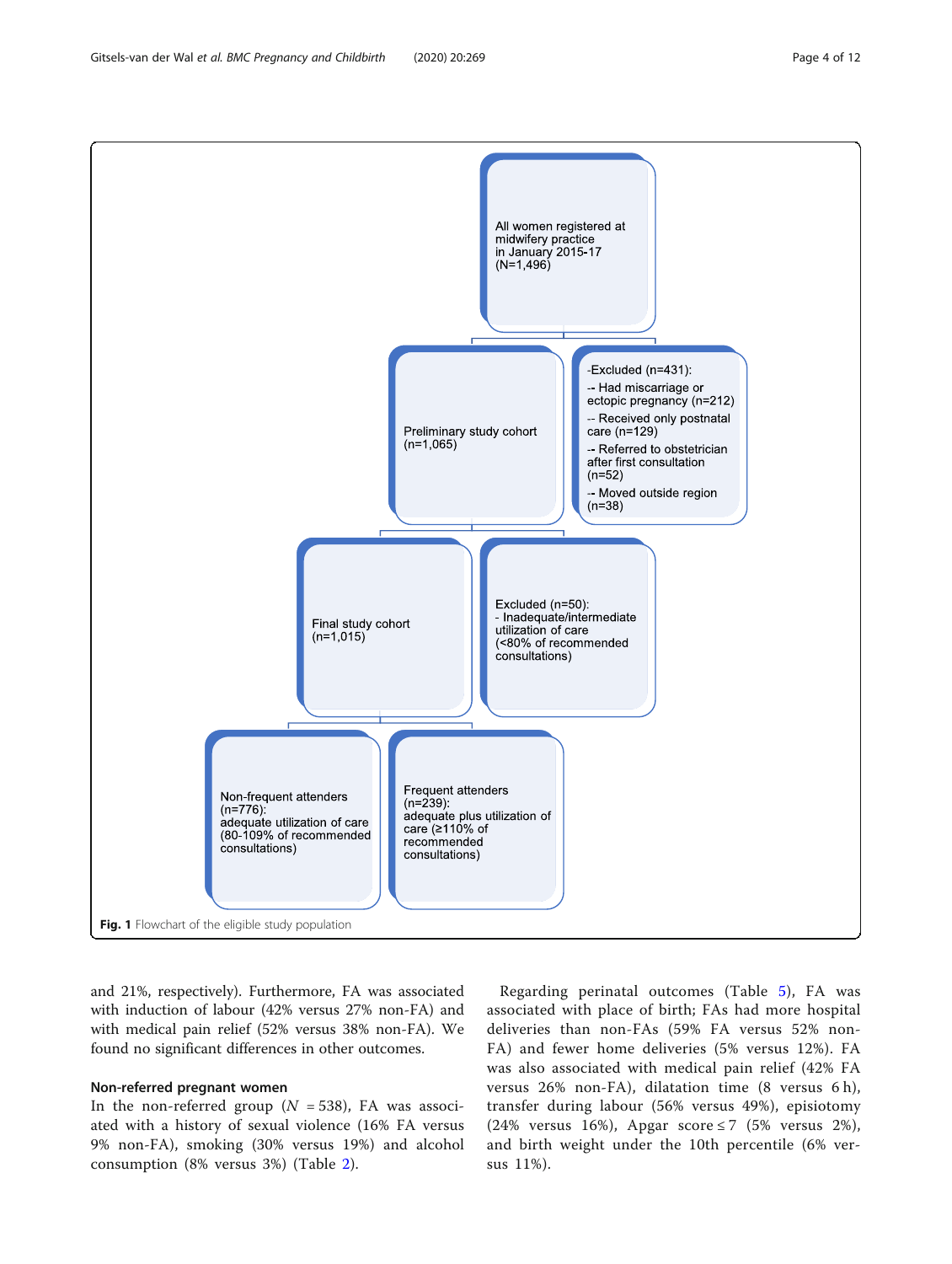|                           | Complete study<br>population $N = 1015$ | Frequent attender<br>$N = 239(23.5%)$ | Non-frequent attender<br>$N = 776(76.5%)$ | $P$ value |
|---------------------------|-----------------------------------------|---------------------------------------|-------------------------------------------|-----------|
| <b>Consultations</b>      |                                         |                                       |                                           |           |
| Face-to-face Mean (sd)    | 11(4.2)                                 | 14(4.1)                               | 10(3.7)                                   | < 0.01    |
| Age in years<br>mean (sd) | 29.3 (4.9)                              | 28.8 (5.1)                            | 29.4 (4.8)                                | .24       |
| Level of Education*       |                                         |                                       |                                           | .77       |
| Low                       | 119 (12.1)                              | 26 (11.3)                             | 93 (12.4)                                 |           |
| Medium                    | 459 (46.7)                              | 112 (48.7)                            | 347 (46.1)                                |           |
| High                      | 405 (41.2)                              | 92 (40)                               | 313 (41.6)                                |           |
| Ethnic Background*        |                                         |                                       |                                           | .08       |
| Dutch                     | 483 (47.6)                              | 128 (53.6)                            | 355 (45.8)                                |           |
| Western Non-Dutch         | 82 (8.1)                                | 14(5.9)                               | 68 (8.8)                                  |           |
| Non-Western Non-Dutch     | 449 (44.3)                              | 97 (40.6)                             | 352 (45.4)                                |           |
| Married/partner           | 990 (97.5)                              | 230 (96.2)                            | 760 (97.9)                                | .14       |
| Employed*                 | 696 (69.1)                              | 165 (69.3)                            | 531 (69.1)                                |           |
| Deprived area             | 210 (20.7)                              | 42 (17.6)                             | 168 (21.6)                                | .17       |
| Parity                    |                                         |                                       |                                           | .24       |
| Nulliparous               | 480 (47.3)                              | 121 (50.6)                            | 359 (46.3)                                |           |
| Multiparous               | 535 (52.7)                              | 118 (49.4)                            | 417 (53.7                                 |           |
| Start of conception*      |                                         |                                       |                                           | .03       |
| Spontaneous               | 953 (94.7)                              | 218 (92)                              | 735 (95.6)                                |           |
| Assisted                  | 53(5.3)                                 | 19(8)                                 | 34 (4.4)                                  |           |
| Psychosocial problems*    |                                         |                                       |                                           | < 0.01    |
| Yes in the past           | 202 (20)                                | 58 (24.3))                            | 144 (18.6)                                |           |
| Yes at present            | 87 (8.6)                                | 35 (14.6)                             | 52 (6.7)                                  |           |
| Sexual violence*          | 127(12.5)                               | 49 (20.6)                             | 78 (10.1)                                 | < 0.01    |
| Smoking*                  | 235 (23.2)                              | 76 (31.8)                             | 159 (20.5)                                | < 01      |
| Alcohol use*              | 42(4.1)                                 | 18(7.5)                               | 24(3.1)                                   | < 01      |
| Drugs addiction*          | 22(2.2)                                 | 9(3.8)                                | 13(1.7)                                   | .05       |
| BMI*                      |                                         |                                       |                                           | .17       |
| Overweight                | 248 (24.5)                              | 69 (28.9)                             | 179 (23.2)                                |           |
| Obese                     | 133 (13.2)                              | 27 (11.3)                             | 106 (13.7)                                |           |

<span id="page-4-0"></span>**Table 1** Characteristics of frequent attenders and non-frequent attenders ( $N = 1015$ )

\*sample size varies due to missing data; valid percentages are shown

\*\*standard deviation

# Referred pregnant women

Among the referred group ( $N = 477$ ), FA was associated with a Dutch background (56% FA versus 42% non-FA), living in a deprived area (17% versus 27%), psychosocial problems (25% versus 19%), a history of sexual violence (24% versus 12%), smoking (33% versus 22%), alcohol consumption (8% versus 3%), and drug addiction (6% versus 2%) (Table [2\)](#page-5-0).

Regarding perinatal outcomes (Table [5](#page-7-0)), FA was significantly associated with induction of labour (73% FA versus 59% non-FA), episiotomy (19 and 28%) or ruptured perineum (21 and 28%), C-section (27 and 24%), vaginal assisted birth (7 and 11%), medical pain relief

(60% versus 52%) and haemorrhage (5% versus 10%). FAs had less often a baby with an Apgar Score  $\leq$  7 (2%) FA versus 4% non-FA), and perinatal death (0% versus 2%). Main reasons for transfer during labour were a request for pain relief (28%), insufficient progress of dilatation (25%) and meconium-stained fluid (14%).

# Regression analysis of estimation of FA on obstetric and neonatal outcomes

The results of the regression analyses, unadjusted and adjusted for medical and sociodemographic factors, are presented in Table [6](#page-8-0). Mode of delivery was made binary due to the low prevalence of vaginal assisted birth which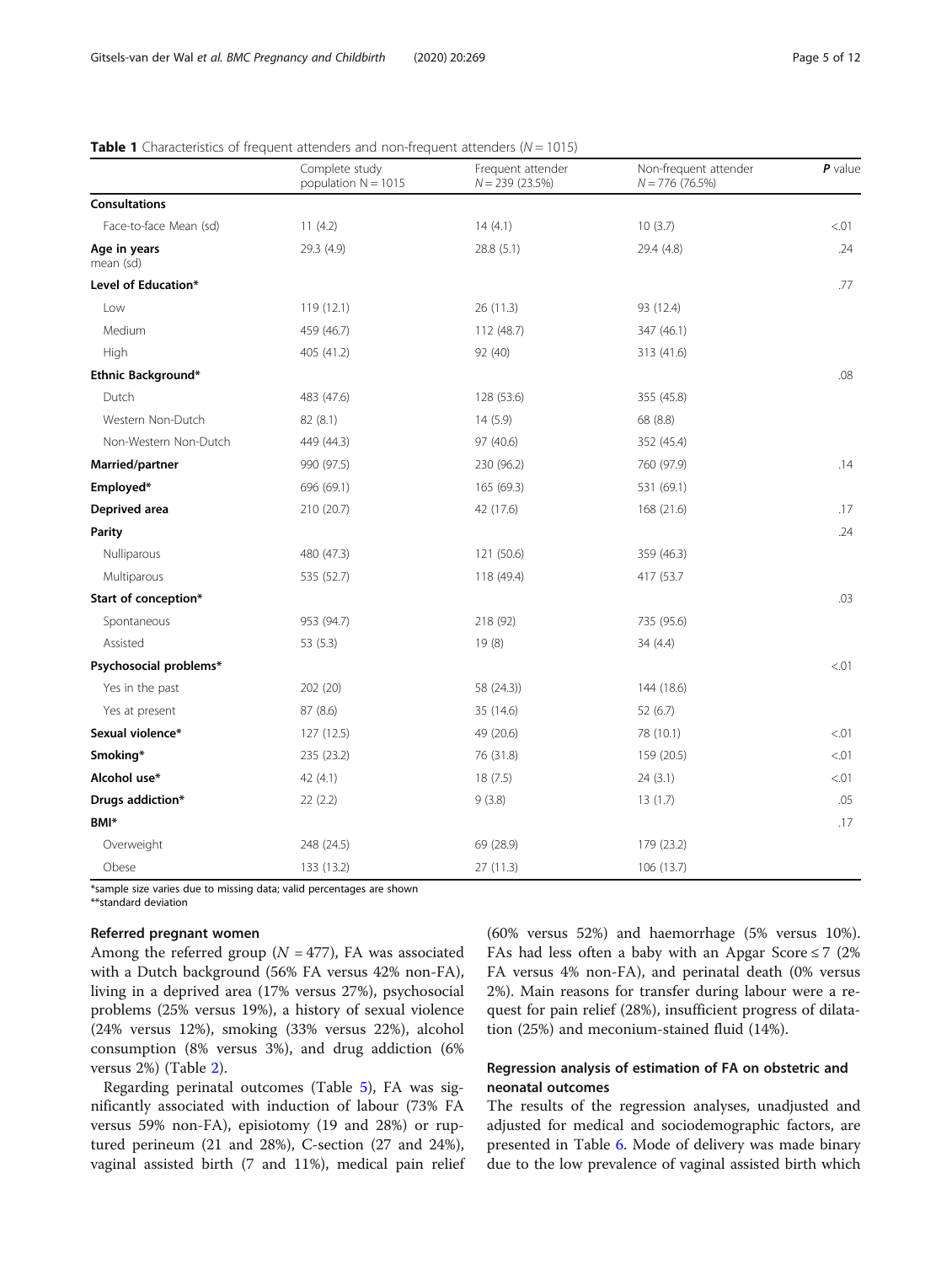<span id="page-5-0"></span>

| <b>Table 2</b> Characteristics of non-frequent and frequent attenders divided by referrals ( $N = 1015$ ) |  |  |
|-----------------------------------------------------------------------------------------------------------|--|--|
|-----------------------------------------------------------------------------------------------------------|--|--|

|                           | Non-referred<br>frequent attender<br>$N = 107(10.5%)$ | Non-referred<br>non-frequent attender<br>$N = 431(42.5%)$ |      | Referred frequent<br>attender<br>$N = 132(13.0\%)$ | Referred non-<br>frequent attender<br>$N = 345(34.0\%)$ |      |
|---------------------------|-------------------------------------------------------|-----------------------------------------------------------|------|----------------------------------------------------|---------------------------------------------------------|------|
| <b>Consultations</b>      |                                                       |                                                           | < 01 |                                                    |                                                         | < 01 |
| Face-to-face<br>Mean (sd) | 15.8(3.3)                                             | 12.0(2.5)                                                 |      | 12.6(4.1)                                          | 7.7(3.6)                                                |      |
| Age in years              |                                                       |                                                           | .26  |                                                    |                                                         | .12  |
| mean (sd)                 | 28.2 (5.0)                                            | 28.8 (4.7)                                                |      | 29.4 (5.1)                                         | 30.2 (4.9)                                              |      |
| Level of Education*       |                                                       |                                                           | .56  |                                                    |                                                         | .81  |
| Low                       | 8(7.7)                                                | 48 (11.5)                                                 |      | 18 (14.3)                                          | 45 (13.4)                                               |      |
| Medium                    | 54 (51.9)                                             | 194 (46.4)                                                |      | 58 (46.0)                                          | 153 (45.7)                                              |      |
| High                      | 42 (40.4)                                             | 176 (42.1)                                                |      | 50 (39.7)                                          | 137 (40.9)                                              |      |
| Ethnic Background*        |                                                       |                                                           | .69  |                                                    |                                                         | .03  |
| Dutch                     | 54 (50.5)                                             | 209 (48.5)                                                |      | 74 (56.1)                                          | 146 (42.4)                                              |      |
| Western Non-Dutch         | 9(8.4)                                                | 48 (11.1)                                                 |      | 5(3.8)                                             | 20 (5.8)                                                |      |
| Non-Western Non-Dutch     | 44 (41.1)                                             | 174 (40.4)                                                |      | 53 (40.2)                                          | 178 (51.7)                                              |      |
| Married/partner           | 103 (96.3)                                            | 419 (97.2)                                                | .62  | 127 (96.2)                                         | 341 (98.8)                                              | .06  |
| Employed*                 | 74 (69.8)                                             | 294 (68.7)                                                | .80  | 91 (68.9)                                          | 237 (69.5)                                              | .90  |
| Deprived area             | 19 (17.8)                                             | 76 (17.6)                                                 | .98  | 23 (17.4)                                          | 92 (26.7)                                               | .04  |
| Parity                    |                                                       |                                                           | .46  |                                                    |                                                         | .29  |
| Nulliparous               | 56 (52.3)                                             | 206 (47.8)                                                |      | 65 (49.2)                                          | 153 (44.3)                                              |      |
| Multiparous               | 51 (47.7)                                             | 225 (52.2)                                                |      | 67 (50.8)                                          | 192 (55.7)                                              |      |
| Start of conception*      |                                                       |                                                           | .99  |                                                    |                                                         | .16  |
| Spontaneous               | 102 (96.2)                                            | 410 (96.2)                                                |      | 116 (88.5)                                         | 325 (94.8)                                              |      |
| Assisted                  | 4(3.8)                                                | 16(3.8)                                                   |      | 15(11.5)                                           | 18(5.2)                                                 |      |
| Psychosocial problems*    |                                                       |                                                           | .51  |                                                    |                                                         | < 01 |
| Yes in the past           | 25 (23.4)                                             | 80 (18.7)                                                 |      | 33 (25.0)                                          | 64 (18.6)                                               |      |
| Yes at present            | 8(7.5)                                                | 27(6.3)                                                   |      | 27 (20.5)                                          | 25(7.2)                                                 |      |
| Sexual violence*          | 17(16.0)                                              | 37 (8.6)                                                  | .03  | 32 (24.2)                                          | 41 (11.9)                                               | < 01 |
| Smoking*                  | 32 (29.9)                                             | 82 (19.1)                                                 | .01  | 44 (33.3)                                          | 77 (22.4)                                               | .02  |
| Alcohol use*              | 8(7.5)                                                | 14(3.3)                                                   | .05  | 10(7.6)                                            | 10(2.9)                                                 | .02  |
| Drugs addiction*          | 1(0.9)                                                | 8(1.9)                                                    | .51  | 8(6.1)                                             | 5(1.5)                                                  | .01  |
| BMI*                      |                                                       |                                                           | .67  |                                                    |                                                         | .21  |
| Overweight                | 23 (21.5)                                             | 91 (21.3)                                                 |      | 46 (34.8)                                          | 88 (25.6)                                               |      |
| Obese                     | 5(4.7)                                                | 39 (9.1)                                                  |      | 22 (16.7)                                          | 67 (19.5)                                               |      |

\*sample size varies due to missing data; valid percentages are shown

\*\*standard deviation;  $^{*}p \leq .05$ ;  $^{*}p \leq .01$ 

was therefore grouped with C-section as 'assisted birth'. Duration of dilatation and expulsion were non-normally distributed and thus, log-transformed to comply with the linear model assumptions. No regression models were conducted for perinatal death and low Apgar score due to their low prevalence. Furthermore, no regression models were conducted for gestational age at onset of labour as there was minor variation between the groups of women and they were not clinically relevant. Only the adjusted effects that were significantly associated or of substantial size (more than half as likely) are discussed.

In the non-referred group, FA compared to non-FA was significantly associated with medical pain relief  $(OR = 1.98 (1.24-3.17))$  and longer dilatation time  $(OR = 1.20 (1.04 - 1.38))$ . There were no significant differences by health care utilisation in low birth weight, place of birth, transfer during labour, mode of delivery, haemorrhage, perineum, and duration of expulsion.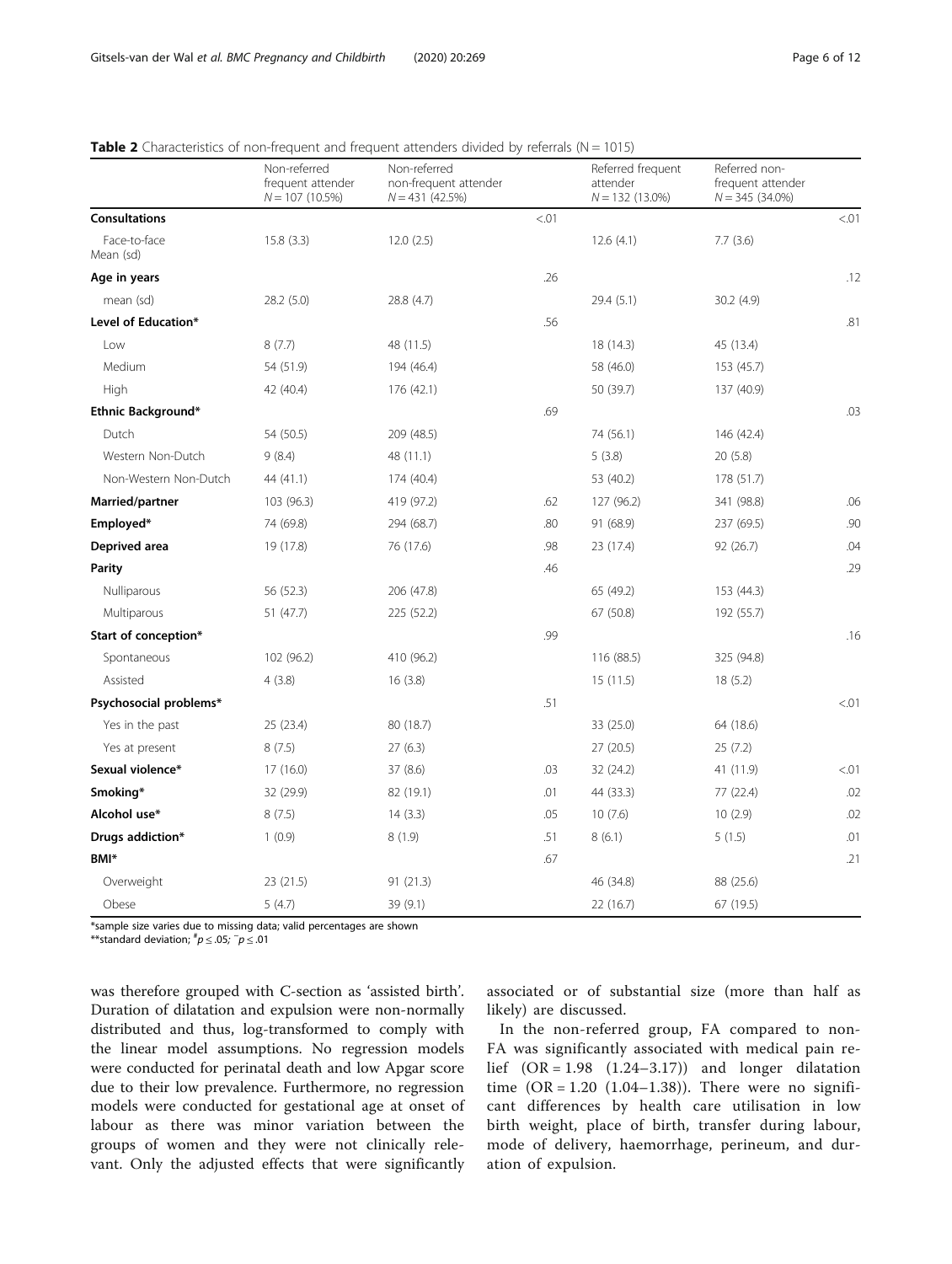<span id="page-6-0"></span>

| Table 3 Reasons for antenatal referral among the referred<br>population $(N = 477)$ |            |  |  |  |
|-------------------------------------------------------------------------------------|------------|--|--|--|
| Reasons                                                                             | N(96)      |  |  |  |
| Glucose intolerance                                                                 | 132 (27.7) |  |  |  |
| Pregnancy-induced hypertension                                                      | 70 (14.7)  |  |  |  |
| Previous C-section                                                                  | 47 (9.9)   |  |  |  |

| LICAIONS C-SCCIINII                                                                                          | →/ (フ.フ) |
|--------------------------------------------------------------------------------------------------------------|----------|
| <b>Post terme</b> $(242 \text{ weeks})/request$ for induction                                                | 30(6.3)  |
| Breech or other malpresentation                                                                              | 27(5.7)  |
| <b>Decreased</b> fetal movements                                                                             | 22 (4.6) |
| Intercurrent disease                                                                                         | 17(3.6)  |
| Small for gestational age                                                                                    | 16(3.4)  |
| Premature birth                                                                                              | 15(3.1)  |
| Congenital anomaly                                                                                           | 10(2.1)  |
| Large for gestational age                                                                                    | 11(2.3)  |
| Anaemia                                                                                                      | 11(2.3)  |
| Previous small for gestational age                                                                           | 9(1.9)   |
| Hydramnion                                                                                                   | 6(1.3)   |
| Placenta problems                                                                                            | 5(1)     |
| Uterus anomaly/cyst/myomas                                                                                   | 5(1)     |
| Stillbirth                                                                                                   | 4(.8)    |
| Hyperemesis                                                                                                  | 2(4)     |
| Fetal distress                                                                                               | 2(4)     |
| <b>Blood loss</b>                                                                                            | 2(4)     |
| Twin pregnancy                                                                                               | 1(.2)    |
| Other <sup>#</sup> , such as cholestasis, maternal heart<br>defects, rheumatism, gastric bypass, pelvic pain | 33 (6.9) |

\* valid percentages are shown

In the referred group, FA compared to non-FA was significantly associated with induction of labour ( $OR =$ 1.86 (1.17–2.95)), ruptured perineum (OR = 0.50 (0.27– 0.95)) and episiotomy  $(OR = 0.48 (0.24 - 0.95))$ . FA was not significantly associated with haemorrhage, medical pain relief, mode of delivery, birth weight, and durations of dilatation and expulsion.

# **Discussion**

To our best knowledge, our study is the first to examine the associations between FA perinatal outcomes and FA in midwifery-led care. Nearly a quarter (24%) of the included women in our study were considered FAs and received more prenatal visits than the national recommendations. In the group of women who were not referred to an obstetrician during the pregnancy, FA was significantly associated with medical pain relief and duration of dilatation. In the referred group, FA was significantly associated with induction of labour, ruptured perineum and episiotomy.

# Strengths and limitations

Our study addressed the non-consistent results of the current literature on the effect of FA on perinatal outcomes

|                                                                       | Complete study<br>population<br>$N = 1015$<br>$(100\%)$ | Frequent<br>attender<br>$N = 219$<br>(23.5%) | Non-frequent<br>attender<br>$N = 776$<br>$(76.5\%)$ | $P$ value |
|-----------------------------------------------------------------------|---------------------------------------------------------|----------------------------------------------|-----------------------------------------------------|-----------|
| <b>Apgar Score</b><br>after 5 min*                                    |                                                         |                                              |                                                     | .93       |
| < 8                                                                   | 29 (2.9)                                                | 7(3)                                         | 22 (2.8)                                            |           |
| Perinatal death                                                       | 11(1.1)                                                 | 1(4)                                         | 10(1.3)                                             | .26       |
| <b>Birthweight</b><br>(in percentiles)*                               |                                                         |                                              |                                                     | .24       |
| P < 10                                                                | 101(10.1)                                               | 19(8.1)                                      | 82 (10.7)                                           |           |
| Mode of delivery *                                                    |                                                         |                                              |                                                     | .24       |
| Spontaneous                                                           | 764 (75.5)                                              | 174 (73.1)                                   | 590 (76.2)                                          |           |
| Vaginal assisted<br>birth                                             | 103 (10.2)                                              | 22 (9.2)                                     | 81 (10.5)                                           |           |
| Caesarean section                                                     | 145 (14.3)                                              | 42 (17.6)                                    | 103 (13.3)                                          |           |
| Perineum*                                                             |                                                         |                                              |                                                     | .28       |
| Not ruptured                                                          | 442 (50.7)                                              | 109 (54.8)                                   | 333 (49.5)                                          |           |
| Ruptured                                                              | 248 (28.4)                                              | 48 (24.1)                                    | 200 (29.7)                                          |           |
| Episiotomy                                                            | 182 (20.9)                                              | 42 (21.1)                                    | 140 (20.8)                                          |           |
| Haemorrhage*                                                          | 69 (6.9)                                                | 12(5.1)                                      | 57 (7.5)                                            | .21       |
| Place of birth                                                        |                                                         |                                              |                                                     | .01       |
| Home                                                                  | 58 (5.7)                                                | 6(2.5)                                       | 52 (6.7)                                            |           |
| Birth centre                                                          | 215 (22.2)                                              | 41 (17.2)                                    | 163 (21)                                            |           |
| Hospital                                                              | 742 (73.1)                                              | 192 (80.3)                                   | 561 (72.3)                                          |           |
| <b>Transfer during</b><br>labour*                                     | 275 (28.6)                                              | 60 (26.4)                                    | 215 (29.3)                                          | .41       |
| Induction of<br>labour*                                               | 313 (30.9)                                              | 100(42)                                      | 213 (27.4)                                          | .00       |
| Medical pain<br>relief*                                               | 415 (41)                                                | 124 (52.1)                                   | 291 (37.6)                                          | .00       |
| <b>Gestational</b><br>age at onset<br>of labour in<br>weeks mean (sd) | 39 (2.4)                                                | 38.7 (2.3)                                   | 39 (2.5)                                            | .22       |
| <b>Duration of</b><br>dilatation in<br>hours median<br>(IQR)          | $6.0$ $(.8)$                                            | $6.0$ $(.9)$                                 | $6.0$ $(.8)$                                        | .09       |
| <b>Duration of</b><br>expulsion in<br>minutes median<br>(IOR)         | 16.0(1.6)                                               | 14.9(1.7)                                    | 16.0(1.6)                                           | .81       |

\*sample size varies due to missing data; valid percentages are shown \*\*SD = standard deviation; IQR = interquartile range

in midwifery-led care. It utilised high-quality data from a medical database and had a negligible amount of missingness. Since the database included complete medical and background information, it was possible to accurately identify the number of consultations and to examine its relationship with perinatal outcomes. The cohort was described previously [\[23\]](#page-10-0) and is representative for pregnant women seen in primary midwifery care in the Netherlands, except for the almost twice as high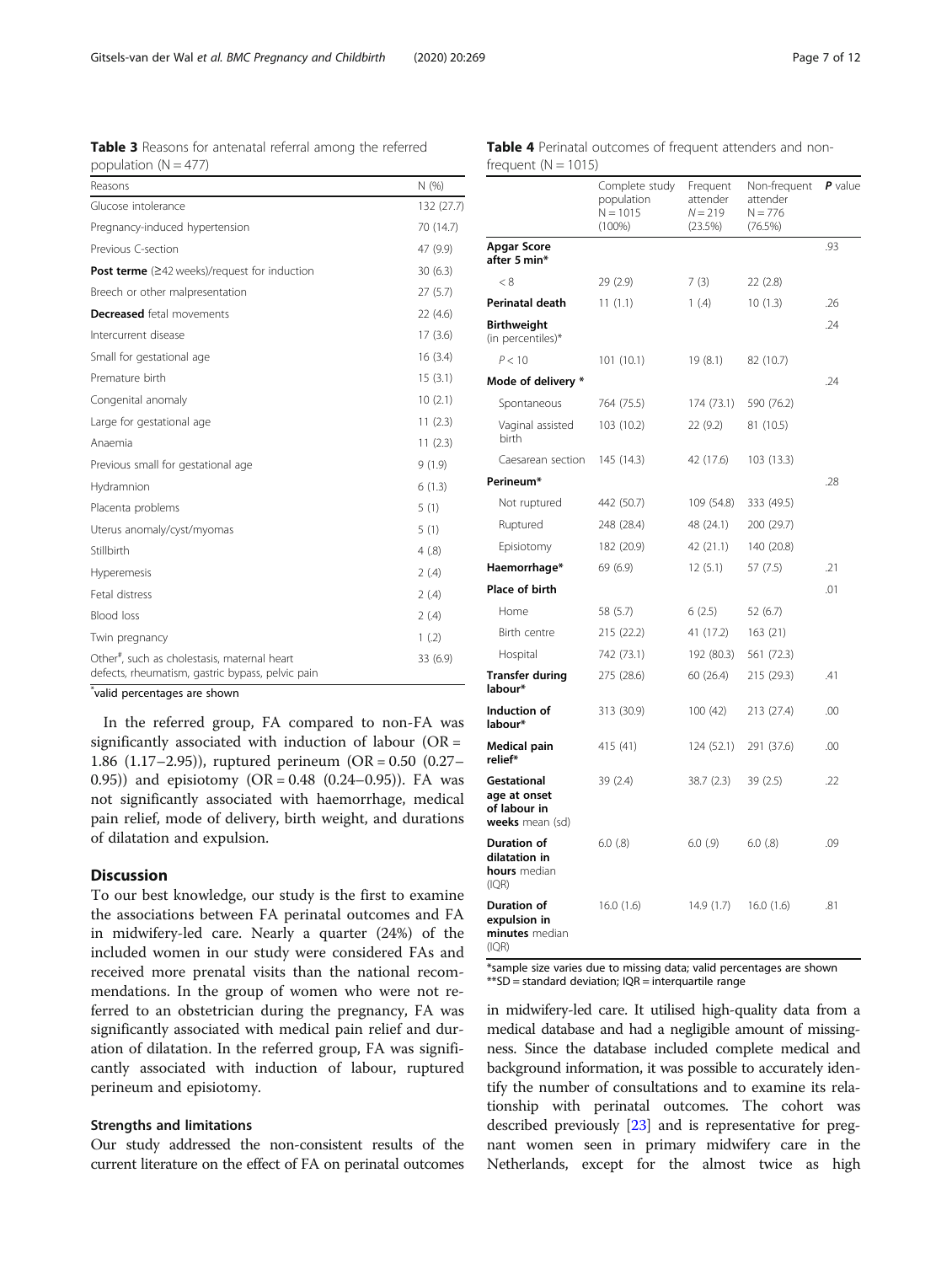|                                                          | Non-referred<br>frequent attender<br>$N = 107(10.5%)$ | Non-referred<br>non-frequent<br>attender<br>$N = 431(42.5%)$ | P<br>value | Referred<br>frequent attender<br>$N = 132(13.0\%)$ | Referred<br>non-frequent<br>attender $N = 345$<br>$(34.0\%)$ | P value |
|----------------------------------------------------------|-------------------------------------------------------|--------------------------------------------------------------|------------|----------------------------------------------------|--------------------------------------------------------------|---------|
| Apgar Score after 5 min*                                 |                                                       |                                                              | .19        |                                                    |                                                              | .27     |
| < 8                                                      | 5(4.7)                                                | 10(2.3)                                                      |            | 2(1.5)                                             | 12(3.5)                                                      |         |
| <b>Perinatal death</b>                                   | 1(0.9)                                                | 4(0.9)                                                       |            | 0(0.0)                                             | 6(1.7)                                                       | .13     |
| Birthweight (in percentiles)*                            |                                                       |                                                              | .13        |                                                    |                                                              | .79     |
| P < 10                                                   | 6(5.7)                                                | 45 (10.5)                                                    |            | 13 (9.9)                                           | 37 (10.9)                                                    |         |
| Mode of delivery *                                       |                                                       |                                                              | .76        |                                                    |                                                              | .34     |
| Spontaneous                                              | 87 (82.1)                                             | 366 (85.1)                                                   |            | 87 (65.9)                                          | 224(65.1)                                                    |         |
| Vaginal assisted birth                                   | 13 (12.3)                                             | 43 (10.0)                                                    |            | 9(6.8)                                             | 38 (11.0)                                                    |         |
| Caesarean section                                        | 6(5.7)                                                | 21(4.9)                                                      |            | 36(27.3)                                           | 82 (23.8)                                                    |         |
| Perineum*                                                |                                                       |                                                              | .26        |                                                    |                                                              | .03     |
| Not ruptured                                             | 50 (49.0)                                             | 216 (52.9)                                                   |            | 59 (60.8)                                          | 117 (44.2)                                                   |         |
| Ruptured                                                 | 28 (27.5)                                             | 125 (30.6)                                                   |            | 20 (20.6)                                          | 75 (28.3)                                                    |         |
| Episiotomy                                               | 24 (23.5)                                             | 67 (16.4)                                                    |            | 18 (18.6)                                          | 73 (27.5)                                                    |         |
| Haemorrhage*                                             | 5(4.7)                                                | 22(5.2)                                                      | .84        | 7(5.4)                                             | 35 (10.4)                                                    | .10     |
| Place of birth                                           |                                                       |                                                              | .01        |                                                    |                                                              | .34     |
| Home                                                     | 5(4.7)                                                | 52(12.1)                                                     |            | 1(0.8)                                             | (0.0)                                                        |         |
| Birth centre                                             | 37 (36.4)                                             | 156 (36.2)                                                   |            | 7(5.3)                                             | 14(4.1)                                                      |         |
| Hospital                                                 | 63 (58.9)                                             | 223 (51.7)                                                   |            | 124 (93.9)                                         | 331 (95.9)                                                   |         |
| Transfer during labour*                                  | 60 (56.1)                                             | 210 (48.7)                                                   | .21        | <b>NA</b>                                          | <b>NA</b>                                                    |         |
| Induction of labour*                                     | <b>NA</b>                                             | <b>NA</b>                                                    |            | 96 (73.3)                                          | 205 (59.4)                                                   | .02     |
| Medical pain relief*                                     | 45 (42.1)                                             | 112 (26.0)                                                   | .01        | 79 (60.3)                                          | 179 (52.0)                                                   | .40     |
| Gestational age at onset of<br>labour in weeks mean (sd) | 38.9 (2.6)                                            | 39.3(2.1)                                                    | .05        | 38.6 (1.9)                                         | 38.7 (2.8)                                                   | .67     |
| Duration of dilatation in<br><b>hours</b> median (IQR)   | $8.0$ (5.0-11.0)                                      | $6.0$ $(4.0-9.0)$                                            | < 01       | $6.0$ $(4.0-9.0)$                                  | $6.0$ $(4.0-9.0)$                                            | .48     |
| Duration of expulsion in<br>minutes median (IQR)         | 17.0 (8.8-39.0)                                       | 15.0 (7.0-37.0)                                              | .40        | $14.0(7.0 - 32.0)$                                 | 17.0 (8.0-33.0)                                              | .18     |

<span id="page-7-0"></span>**Table 5** Perinatal outcomes of frequent attenders and non-frequent split by referral ( $N = 1015$ )

\*sample size varies due to missing data; valid percentages are shown

\*\*SD = standard deviation; IQR = interquartile range

prevalence of non-Dutch women allowing to study differences by ethnicity [[23](#page-10-0), [41\]](#page-10-0).

The main limitation of this exploratory study is the relatively small study population ( $n = 1015$ ), that means that relatively rare outcomes such as suboptimal Apgar score and perintal death could not be assessed. As this study included only one midwifery practice, generalisation to all pregnant women should be made with caution. Another limitation is that the reasons for induction of labour and C-section were unknown.

# Comparison with literature

The literature lacks studies concerning non-referred and referred FAs in prenatal healthcare, making it difficult to directly compare our result with others. Our study showed that FA in the non-referred group was associated with medical pain relief. One possible explanation might be the higher rates of sexual violence among nonreferred FAs compared to non-referred non-FAs (16% vs 9%) as sexual violence is associated with higher rates of general or lifetime anxiety [\[42](#page-10-0), [43](#page-10-0)]; there is a significantly higher demand for pain relief among women who were anxious during pregnancy [\[44](#page-10-0), [45](#page-10-0)]. Furthermore, non-referred FAs in our study had a significantly longer primary stage of labour, and pain relief might prolong delivery [[46](#page-10-0)].

In the Dutch maternity care system, if a low-risk pregnant woman has a request for induction of labour, she will be referred to an obstetrician. In line with a large cohort study in obstetric care, FAs in the referred group in our study had more often an induction of labour [\[27](#page-10-0)]. The higher rates of induction could be explained by gestational stress, one of the underlying reasons for FA [[23\]](#page-10-0). In this context, gestational stress means that the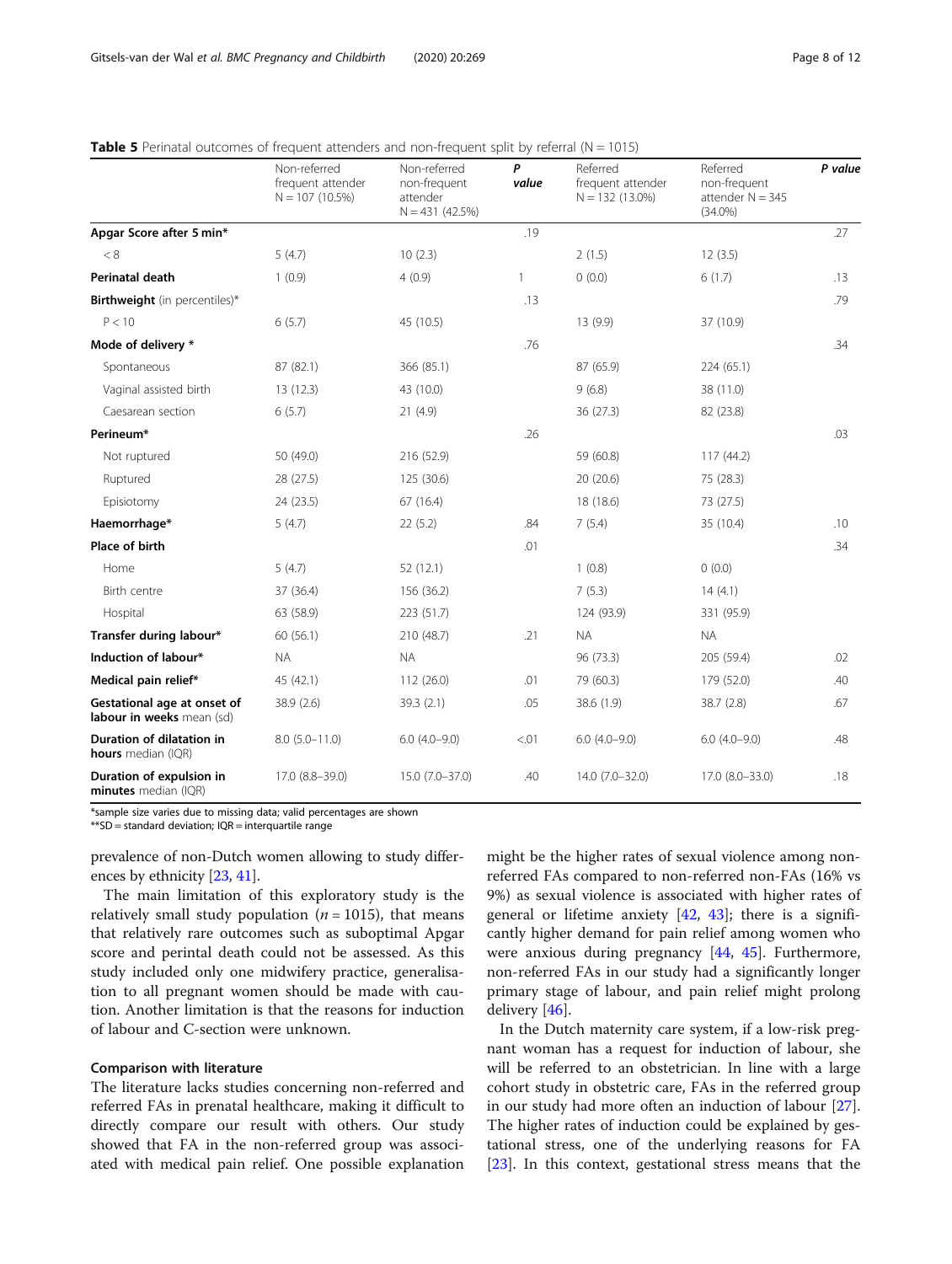|                                      | Non-referred               |                          | Referred                    |                           |
|--------------------------------------|----------------------------|--------------------------|-----------------------------|---------------------------|
|                                      | Unadjusted<br>$n \le 538*$ | Adjusted<br>$n \le 538*$ | Unadjusted<br>$n \leq 477*$ | Adjusted<br>$n \leq 477*$ |
|                                      | OR (95%CI)                 | OR (95%CI)               | OR (95%CI)                  | OR (95%CI)                |
| Mode of delivery*                    |                            |                          |                             |                           |
| Spontaneous                          |                            |                          |                             |                           |
| Assisted birth <sup>#</sup>          | $1.25(0.71 - 2.19)$        | $1.14(0.63 - 2.07)$      | $0.97(0.64 - 1.47)$         | $0.94(0.60 - 1.47)$       |
| Birthweight (in percentiles)*        |                            |                          |                             |                           |
| $p \geq 10$                          |                            |                          |                             |                           |
| p > 10                               | $0.51(0.21 - 1.24)$        | $0.51(0.21 - 1.24)$      | $0.90(0.46 - 1.76)$         | $0.93(0.47 - 1.84)$       |
| Perineum*                            |                            |                          |                             |                           |
| Not ruptured                         |                            |                          |                             |                           |
| Ruptured                             | $0.97(0.58 - 1.62)$        | $1.05(0.61 - 1.80)$      | $0.53(0.30 - 0.95)$         | $0.50(0.27 - 0.95)$       |
| Episiotomy                           | 1.55 (0.89-2.71)           | 1.53 (0.80-2.94)         | $0.49(0.27 - 0.89)$         | $0.48(0.24 - 0.95)$       |
| Haemorrhage*                         |                            |                          |                             |                           |
| No                                   |                            |                          |                             |                           |
| Yes                                  | $0.91(0.34 - 2.47)$        | $0.97(0.37 - 2.78)$      | $0.50(0.21 - 1.15)$         | $0.52(0.22 - 1.21)$       |
| Place of birth<br>Home/birth centre  |                            |                          |                             |                           |
| Hospital                             | $1.34(0.87 - 2.05)$        | $1.36(0.87 - 2.12)$      | <b>NA</b>                   | <b>NA</b>                 |
| Transfer during labour*              |                            |                          |                             |                           |
| <b>No</b>                            |                            |                          |                             |                           |
| Yes                                  | $1.34(0.87 - 2.06)$        | $1.31(0.85 - 2.03)$      | <b>NA</b>                   | <b>NA</b>                 |
| Induction of labour*                 |                            |                          |                             |                           |
| No                                   |                            |                          |                             |                           |
| Yes                                  | <b>NA</b>                  | <b>NA</b>                | 1.87 (1.20-2.92)            | $1.86(1.17-2.95)$         |
| Medical pain relief*                 |                            |                          |                             |                           |
| No                                   |                            |                          |                             |                           |
| Yes                                  | 2.06 (1.34-3.20)           | $1.98(1.24 - 3.17)$      | $1.40(0.93 - 2.11)$         | $1.38(0.88 - 2.15)$       |
| Log duration of dilatations in hours | 1.20 (1.04-1.38)           | $1.20(1.04 - 1.38)$      | $1.03(0.87 - 1.21)$         | $1.03(0.87 - 1.21)$       |
| Log duration of expulsion in minutes | $1.06$ $(0.83 - 1.36)$     | $1.06(0.83 - 1.36)$      | $0.91(0.70 - 1.20)$         | $0.91(0.70 - 1.20)$       |

<span id="page-8-0"></span>Table 6 Unadjusted and adjusted associations between frequent attendance/non-frequent attendance and perinatal outcomes, stratified by referral

 $^*$ sample size varies due to missing data;  $^{\#}$ vaginal assisted birth and Caesarean section together; OR = odds ratio, CI = confidence intervals 95% No regression analysis for:

Apgar score

Perinatal death

Gestational age

level of stress experienced by the pregnant woman is higher than she can cope with [[47](#page-11-0)].

provision of pain relief, ruptured perineum and episiotomy need to be examined in general but also in FA.

Over the last years, studies have examined the exposure to episiotomies in midwifery-led care and obstetric-led care settings and demonstrated that women in which labour was induced and who received regional analgesia have significantly higher rates of episiotomy [\[48,](#page-11-0) [49\]](#page-11-0). Our study showed higher rates of induced labour and demand for medical pain relief among referred FAs. However, contrary to earlier results, we found a significant lower episiotomy rate and ruptured perineum. The associations between the

Contrary to other research, we did not find an association between FA and C-section or vaginal assisted birth [[27,](#page-10-0) [35](#page-10-0)]. The discrepancy may be explained by different factors. One important factor could be differences in cut-off points to categorise FA. Carter et al. used a cutoff point of more than 10 prenatal visits  $(>10)$  to define FA, based on the median of the study population, instead of using the Kotelchuck-Index [[50](#page-11-0)]. Moreover, the 10 prenatal visits were lower than the 12 prenatal visits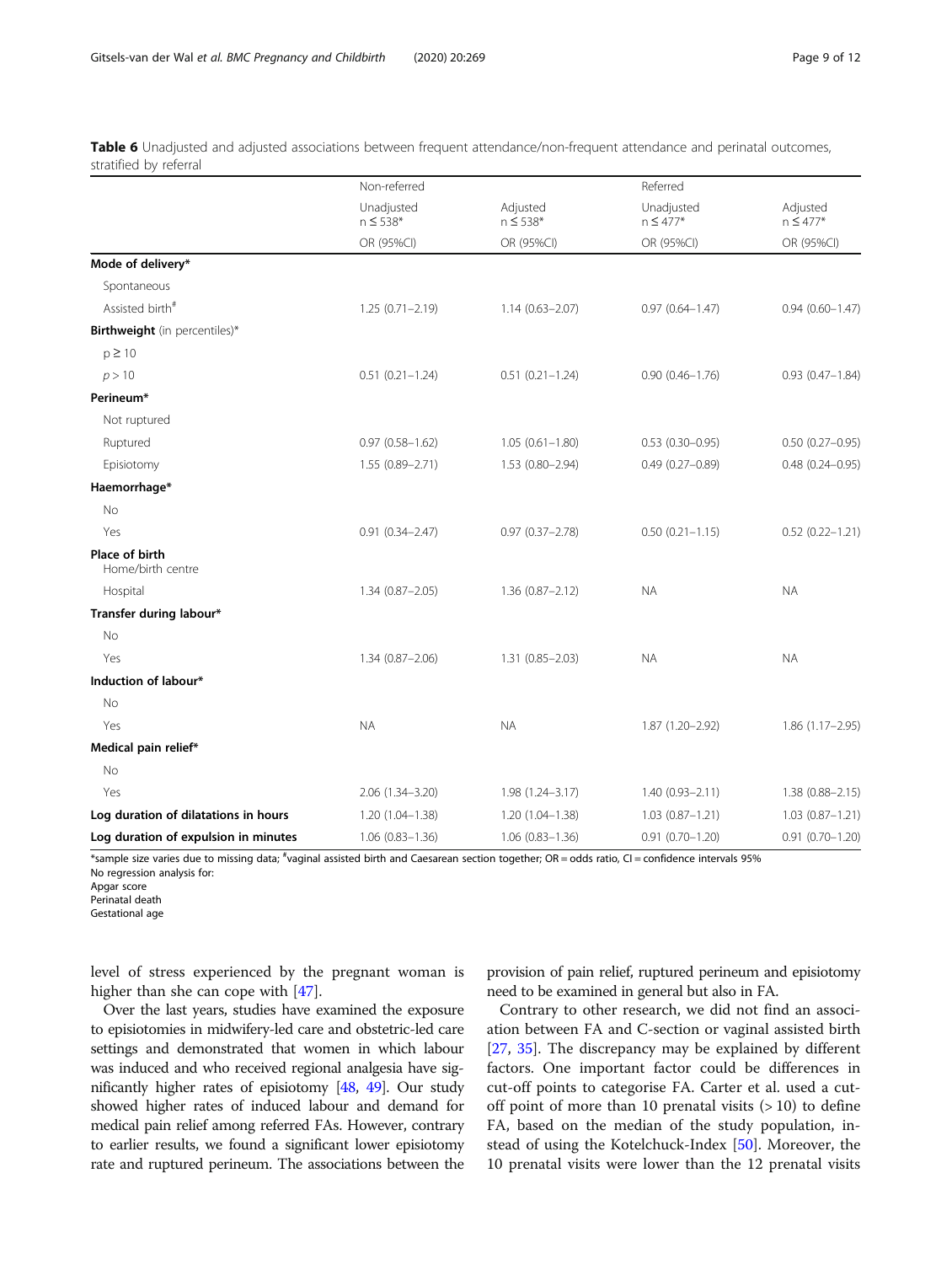<span id="page-9-0"></span>recommended by the ACOG for women who started prenatal care in the first trimester [[51](#page-11-0)]. Additionally, Carter et al. used a different control group than our study: all pregnant women with 10 or less prenatal visits (adequate and inadequate together), whereas our control group existed only of women with the adequate (and recommended) number of prenatal visits. Different interpretations of FA highlights the need for an internationally accepted and established definition of FA to be able to compare studies, establish relevant risk factors, and inform clinical guidelines.

#### Future research

Our study was exploratory, and therefore it is recommended to repeat our study in a larger setting to improve the external validity of the results. Furthermore, this would allow to study relatively rare perinatal outcomes, e.g. suboptimal Apgar score and perinatal death, and result in more robust conclusions on the relationship between FA and obstetric and neonatal outcomes. We advise future studies to include the moment (gestational age) at which women are referred to an obstetrician in the analyses. Also, research about the underlying mechanisms of FA has to be performed, targeted explicitly on provider-related factors and client-related factors which could contribute to overuse of prenatal

# Conclusion

Perinatal outcomes differed by perinatal healthcare utilisation and antenatal referral to an obstetrician. Nonreferred FAs had relatively more often medical pain relief and longer duration of dilatation, whereas referred FAs had relatively more often an induction of labour. Further research within a larger study population is needed to assess possible associations between FA and rare adverse birth outcomes such as perinatal death and low Apgar score. FA influences the perinatal health care system; further research is needed on how professionals and management should organise prenatal care for FAs to improve care; research should also focus on the experiences and needs of FAs.

# Supplementary information

Supplementary information accompanies this paper at [https://doi.org/10.](https://doi.org/10.1186/s12884-020-02957-1) [1186/s12884-020-02957-1](https://doi.org/10.1186/s12884-020-02957-1).

Additional file 1.

#### Abbreviations

FA: Frequent Attendance; Non-FA: Non-frequent Attendance; KNOV: Koninklijke Organisatie van Verloskundigen - the Royal Dutch Organisation of Midwives; KI-R: The Kotelchuck Index-Revised

#### Acknowledgements

We acknowledge Britte van Weert for her assistance with the data collection.

#### Authors contributions

JG and LM designed the study with the support of EF. JG collected the data. JG and LG, and PS conducted the statistical analyses independently and discussed the slight differences in outcomes. JG, LG, PS en AH discussed the interpretations. JG drafted the manuscript with the advice and input of all authors; all authors corrected draft versions of the manuscript and approved the final manuscript.

#### Funding

The study has been funded by the Royal Dutch Organization of Midwives (KNOV) Fellowship 2017. The KNOV had no involvement of the funders in the study design, data analyses, manuscript preparation, and publication decisions [\[22\]](#page-10-0).

#### Availability of data and materials

The datasets used and analysed during the current study are available from the corresponding author on reasonable request.

#### Ethics approval and consent to participate

On the 25th of January 2018, the Medical Ethics Committee of the VU University Medical Center (ref. 2018.019) approved this study to collect and analyse retrospective data of January 2015 to January 2017. Women permitted to use their anonymous data, their verbal consent was obtained during the intake and noted in their files while they watched; the beforementioned Medical Ethics Committee approved this procedure of obtaining consent [[22](#page-10-0)].

#### Consent for publication

No details on individuals have been reported within the manuscript. As described above, participants permitted to use their anonymous data; consent for publication is not applicable.

#### Competing interests

The work of Dr. Janneke Gitsels-van der Wal was funded by KNOV Fellowship 2017. The work of the other authors was not funded, and they have nothing to disclose [[22](#page-10-0)].

#### Author details

<sup>1</sup> Amsterdam UMC, Vrije Universiteit Amsterdam, Midwifery Science, AVAG, Amsterdam Public Health research institute, Van der Boechorststraat 7, 1081 HV Amsterdam, The Netherlands. <sup>2</sup>ESRC funded Business and Local Government Data Research Centre (BLG DRC), School of Computing Sciences, University of East Anglia, Norwich Research Park, Norwich NR4 7TJ, UK.<sup>3</sup> University College London, London, UK.<sup>4</sup> Department of Obstetrics and Gynaecology, Amsterdam UMC, Vrije Universiteit Amsterdam, De Boelelaan, 1117 Amsterdam, Netherlands. <sup>5</sup>Zaans Medical Center, Department of Obstetrics and Gynecology, Koningin Julianaplein 58, Zaandam, Netherlands. 6 Department of General Practice & Elderly Medicine, University of Groningen, University Medical Center Groningen, POBox 30001, 9700, RB, Groningen, the **Netherlands** 

#### Received: 9 December 2019 Accepted: 20 April 2020 Published online: 06 May 2020

#### References

- 1. Gill D, Sharpe M. Frequent consulters in general practice: A systematic review of studies of prevalence, associations and outcome. Vol. 47, Journal of Psychosomatic Research. 1999. p. 115–30.
- 2. Smits FT, Brouwer HJ, Zwinderman AH, Mohrs J, Schene AH, van Weert HCPM, et al. Why do they keep coming back? Psychosocial etiology of persistence of frequent attendance in primary care: a prospective cohort study. J Psychosom Res. 2014;77(6):492–503.
- 3. Pasgaard AA, Mæhlisen MH, Overgaard C, Ejlskov C, Torp-Pedersen C, Bøggild H. Social capital and frequent attenders in general practice: a register-based cohort study. BMC Public Health. 2018;18(310).
- 4. Smits FT, Brouwer HJ, Ter Riet G, Van Weert HCP. Epidemiology of frequent attenders: a 3-year historic cohort study comparing attendance, morbidity and prescriptions of one-year and persistent frequent attenders. BMC Public Health. 2009;9.
- 5. Morriss R, Kai J, Atha C, Avery A, Bayes S, Franklin M, et al. Persistent frequent attenders in primary care: costs, reasons for attendance,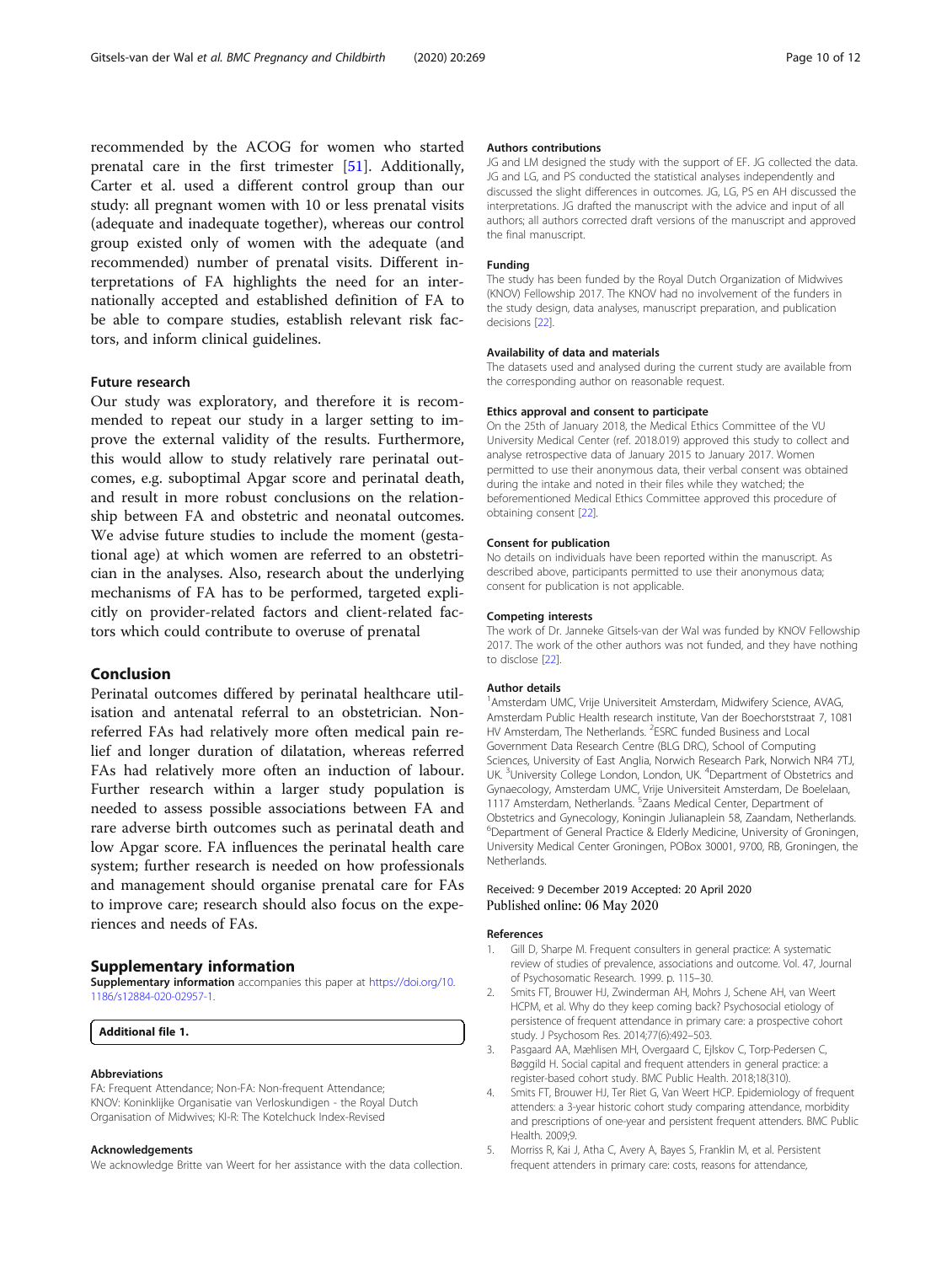<span id="page-10-0"></span>organisation of care and potential for cognitive behavioural therapeutic intervention. BMC Fam Pract. 2012;13.

- 6. Naessens JM, Baird MA, Van Houten HK, Vanness DJ, Campbell CR. Predicting persistently high primary care use. Ann Fam Med. 2005;3(4):324–30.
- 7. Malins S, Kai J, Atha C, Avery A, Guo B, James M, et al. Cognitive behaviour therapy for long-term frequent attenders in primary care: A feasibility case series and treatment development study. Br J Gen Pract [Internet]. 2016; 66(651):e729–36. Available from: [http://www.embase.com/search/](http://www.embase.com/search/results?subaction=viewrecord&from=export&id=L612621751%0Ahttp://dx.doi.org/10.3399/bjgp16X686569%0Ahttp://resolver.ebscohost.com/openurl?sid=EMBASE&issn=09601643&id=doi:10.3399%2Fbjgp16X686569&atitle=Cognitive+behaviour+therap) [results?subaction=viewrecord&from=export&id=L612621751%0Ahttp://dx.](http://www.embase.com/search/results?subaction=viewrecord&from=export&id=L612621751%0Ahttp://dx.doi.org/10.3399/bjgp16X686569%0Ahttp://resolver.ebscohost.com/openurl?sid=EMBASE&issn=09601643&id=doi:10.3399%2Fbjgp16X686569&atitle=Cognitive+behaviour+therap) [doi.org/10.3399/bjgp16X686569%0Ahttp://resolver.ebscohost.com/](http://www.embase.com/search/results?subaction=viewrecord&from=export&id=L612621751%0Ahttp://dx.doi.org/10.3399/bjgp16X686569%0Ahttp://resolver.ebscohost.com/openurl?sid=EMBASE&issn=09601643&id=doi:10.3399%2Fbjgp16X686569&atitle=Cognitive+behaviour+therap) [openurl?sid=EMBASE&issn=09601643&id=doi:10.3399%2Fbjgp16X68656](http://www.embase.com/search/results?subaction=viewrecord&from=export&id=L612621751%0Ahttp://dx.doi.org/10.3399/bjgp16X686569%0Ahttp://resolver.ebscohost.com/openurl?sid=EMBASE&issn=09601643&id=doi:10.3399%2Fbjgp16X686569&atitle=Cognitive+behaviour+therap) [9&atitle=Cognitive+behaviour+therap.](http://www.embase.com/search/results?subaction=viewrecord&from=export&id=L612621751%0Ahttp://dx.doi.org/10.3399/bjgp16X686569%0Ahttp://resolver.ebscohost.com/openurl?sid=EMBASE&issn=09601643&id=doi:10.3399%2Fbjgp16X686569&atitle=Cognitive+behaviour+therap)
- 8. Smits FTM, Wittkampf KA, Schene AH, Bindels PJE, Van Weert HCPM. Interventions on frequent attenders in primary care. Scand J Prim Health Care [Internet]. 2008;26(2):111–6 Available from: [http://www.tandfonline.](http://www.tandfonline.com/doi/full/10.1080/02813430802112997) [com/doi/full/10.1080/02813430802112997.](http://www.tandfonline.com/doi/full/10.1080/02813430802112997)
- 9. Cooper LG, Leland NL, Alexander G. Effect of maternal age on birth outcomes among young adolescents. Soc Biol. 1995;42(1–2):22–35.
- 10. Zozzaro-Smith PE, Bacak S, Conway C, Park J, Glantz JC, Thornburg LL. Association between obesity during pregnancy and the adequacy of prenatal care. Matern Child Health J. 2015;20(1):158–63.
- 11. Luo ZC, Wilkins R, Kramer MS. Effect of neighbourhood income and maternal education on birth outcomes: a population-based study. CMAJ. 2006;174(10):1415–20.
- 12. Urquia ML, Glazier RH, Blondel B, Zeitlin J, Gissler M, Macfarlane A, et al. International migration and adverse birth outcomes: Role of ethnicity, region of origin and destination. Vol. 64, Journal of Epidemiology and Community Health. 2010. p. 243–51.
- 13. Ong KK, Diderholm B, Salzano G, Wingate D, Hughes IA, MacDougall J, et al. Pregnancy insulin, glucose, and BMI contribute to birth outcomes in nondiabetic mothers. Diabetes Care. 2008;31(11):2193–7.
- 14. Inoue S, Naruse H, Yorifuji T, Kato T, Murakoshi T, Doi H, et al. Impact of maternal and paternal smoking on birth outcomes. J public health (Oxf) [internet]. 2016;fdw050. Available from. [http://www.ncbi.nlm.nih.gov/](http://www.ncbi.nlm.nih.gov/pubmed/27222236) [pubmed/27222236.](http://www.ncbi.nlm.nih.gov/pubmed/27222236)
- 15. Lisonkova S, Janssen PA, Sheps SB, Lee SK, Dahlgren L. The effect of maternal age on adverse birth outcomes: does parity matter? J Obstet Gynaecol Canada. 2010;32(6):541–8.
- 16. Jyväsjärvi S, Joukamaa M, Väisänen E, Larivaara P, Kivelä S, Keinänen-Kiukaanniemi S. Somatizing frequent attenders in primary health care. J Psychosom Res. 2001;50(4):185–92.
- 17. Haroun D, Smits F, van Etten-Jamaludin F, Schene A, van Weert H, ter Riet G. The effects of interventions on quality of life, morbidity and consultation frequency in frequent attenders in primary care: A systematic review. Vol. 22, European Journal of General Practice. 2016. p. 71–82.
- 18. Ickovics JR, Earnshaw V, Lewis JB, Kershaw TS, Magriples U, Stasko E, et al. Cluster randomized controlled trial of group prenatal care: perinatal outcomes among adolescents in New York city health centers. Am J Public Health. 2016;106(2):359–65.
- 19. Feijen-de Jong EI, Jansen DEMC, Baarveld F, Boerleider AW, Spelten E, Schellevis F, et al. Determinants of prenatal health care utilisation by lowrisk women: a prospective cohort study. Women and Birth [Internet]. 2015; 28:87–94 Available from: [http://linkinghub.elsevier.com/retrieve/pii/S187151](http://linkinghub.elsevier.com/retrieve/pii/S1871519215000074) [9215000074.](http://linkinghub.elsevier.com/retrieve/pii/S1871519215000074)
- 20. De Boer, J., Zeeman, K. Prenatale verloskundige begeleiding. Aanbevelingen voor ondersteuning, interactie en voorlichting. KNOV-standaard Wetenschappelijke onderbouwing, 2008 Utrecht. In Dutch. Available from: [https://www.knov.nl/serve/file/knov.nl/knov\\_downloads/985/file/](https://www.knov.nl/serve/file/knov.nl/knov_downloads/985/file/Wetenschappelijke%2520onderbouwing%2520standaard%2520prenatale%2520verloskundige%2520begeleiding.pdf) [Wetenschappelijke%20onderbouwing%20standaard%20prenatale%2](https://www.knov.nl/serve/file/knov.nl/knov_downloads/985/file/Wetenschappelijke%2520onderbouwing%2520standaard%2520prenatale%2520verloskundige%2520begeleiding.pdf) [0verloskundige%20begeleiding.pdf](https://www.knov.nl/serve/file/knov.nl/knov_downloads/985/file/Wetenschappelijke%2520onderbouwing%2520standaard%2520prenatale%2520verloskundige%2520begeleiding.pdf).
- 21. Yeoh PL, Hornetz K, Dahlui M. Antenatal care utilisation and content between low-risk and high-risk pregnant women. PLoS One. 2016;11(3).
- 22. Ny P, Dykes AK, Molin J, Dejin-Karlsson E. Utilisation of antenatal care by country of birth in a multi-ethnic population: a four-year community-based study in Malm?? Sweden Acta Obstet Gynecol Scand. 2007;86(7):805–13.
- 23. Gitsels van der Wal JT, Gitsels LA, Hooker A, Weert B van, Martin L, Feijen de Jong EI. Determinants and underlying causes of frequent attendance in midwife-led care: an exploratory cross-sectional study. BMC Pregn Childbirth 2019 19:203.
- 24. Alderliesten ME, Vrijkotte TGM, Van Der Wal MF, Bonsel GJ. Late start of antenatal care among ethnic minorities in a large cohort of pregnant women. BJOG An Int J Obstet Gynaecol. 2007;114(10):1232–9.
- 25. Organization world health. WHO Recommendation on Antenatal care for positive pregnancy experience. WHO Recomm Antenatal care Posit pregnancy Exp [Internet]. 2016;152. Available from: [http://apps.who.int/iris/](http://apps.who.int/iris/bitstream/10665/250796/1/9789241549912-eng.pdf) [bitstream/10665/250796/1/9789241549912-eng.pdf](http://apps.who.int/iris/bitstream/10665/250796/1/9789241549912-eng.pdf).
- 26. NICE guidelines committee. NICE Guideline: Intrapartum care for healthy women and babies. [Internet]. NICE (National Institute for Health and Care Excellence). 2014. p. 1–58. Available from: https://www.nice.org.uk/ quidance/cg55
- 27. Carter EB, Tuuli MG, Caughey AB, Odibo AO, Macones GA, Cahill AG. Number of prenatal visits and pregnancy outcomes in low-risk women. J Perinatol. 2016;36(3):178–81.
- 28. Farbu J, Haugen M, Meltzer HM, Brantsæter AL. Impact of singlehood during pregnancy on dietary intake and birth outcomes- A study in the Norwegian Mother and Child Cohort Study. BMC Pregnancy Childbirth. 2014;14(1).
- 29. Jackson RA, Gibson KA, Wu YW, Croughan MS. Perinatal outcomes in singletons following in vitro fertilization: A meta-analysis. Vol. 103, Obstetrics and Gynecology. 2004. p. 551–63.
- 30. Murray SR, Norman JE. Multiple pregnancies following assisted reproductive technologies - A happy consequence or double trouble? Vol. 19, Seminars in Fetal and Neonatal Medicine. 2014. p. 222–7.
- 31. Storgaard M, Loft A, Bergh C, Wennerholm UB, Söderström-Anttila V, Romundstad LB, et al. Obstetric and neonatal complications in pregnancies conceived after oocyte donation - a systematic review and meta-analysis. BJOG [internet]. 2016;1–12. Available from. [http://www.ncbi.nlm.nih.gov/](http://www.ncbi.nlm.nih.gov/pubmed/27592694) [pubmed/27592694.](http://www.ncbi.nlm.nih.gov/pubmed/27592694)
- 32. Hill A, Pallitto C, McCleary-Sills J, Garcia-Moreno C. A systematic review and meta-analysis of intimate partner violence during pregnancy and selected birth outcomes. Vol. 133, International Journal of Gynecology and Obstetrics. 2016. p. 269–76.
- 33. Boerleider AW, Mannien J. Stenus CMV van, Wiegers TA, Feijen de Jong EI, Spelten ER. Devillé WLJM Explanatory factors for first and second-generation non-western women's inadequate prenatal care utilisation: a prospective cohort study BMC Pregn Childbirth. 2015;15:98.
- 34. Raatikainen K, Heiskanen N, Heinonen S. Under-attending free antenatal care is associated with adverse pregnancy outcomes. BMC Public Health. 2007;7:268.
- 35. De Jonge A, Rijnders M, Agyemang C, Van Der Stouwe R, Den Otter J, Van Den Muijsenbergh METC, et al. Limited midwifery care for undocumented women in the Netherlands. J Psychosom Obstet Gynecol. 2011;32(4):182–8.
- 36. Carter EB, Tuuli MG, Odibo AO, Macones GA, Cahill AG. Prenatal visit utilization and outcomes in pregnant women with type II and gestational diabetes. J Perinatol. 2017;37(2):122–6.
- 37. Kotelchuck M. An evaluation of the Kessner adequacy of prenatal care index and a proposed adequacy of prenatal care utilization index. Am J Public Health. 1994;84(9):1414–2038.
- 38. Postal codes table: [https://www.lhv.nl/uw-beroep/aanbod/bijzondere](https://www.lhv.nl/uw-beroep/aanbod/bijzondere-patientengroepen/patienten-achterstandswijken)[patientengroepen/patienten-achterstandswijken](https://www.lhv.nl/uw-beroep/aanbod/bijzondere-patientengroepen/patienten-achterstandswijken).
- 39. World Health Organisation BMI. Available from: [http://www.euro.who.int/](http://www.euro.who.int/en/health-topics/disease-prevention/nutrition/a-healthy-lifestyle/body-mass-index-bmi) [en/health-topics/disease-prevention/nutrition/a-healthy-lifestyle/body-mass](http://www.euro.who.int/en/health-topics/disease-prevention/nutrition/a-healthy-lifestyle/body-mass-index-bmi)[index-bmi](http://www.euro.who.int/en/health-topics/disease-prevention/nutrition/a-healthy-lifestyle/body-mass-index-bmi).
- 40. Vannieuwenborg L, Buntinx F, De Lepeleire J. Presenting prevalence and management of psychosocial problems in primary care in Flanders. Arch Public Health. 2015;73(1):10.
- 41. Perined. Perinatal Care in the Netherlands 2016. In Dutch, available from: [https://assets.perined.nl/docs/7935f9c6-eaac-4f59-a150-307ae04efa27.pdf.](https://assets.perined.nl/docs/7935f9c6-eaac-4f59-a150-307ae04efa27.pdf)
- 42. Chen LP, Murad MH, Paras ML, Colbenson KM, Sattler AL, Goranson EN, et al. Sexual abuse and lifetime diagnosis of psychiatric disorders: systematic review and meta-analysis. Mayo Clin Proc [Internet]. 2010;85(7):618–29 Available from: [http://linkinghub.elsevier.com/retrieve/pii/S0025619611601663.](http://linkinghub.elsevier.com/retrieve/pii/S0025619611601663)
- 43. Leeners B, Rath W, Block E, Görres G, Tschudin S. Risk factors for unfavorable pregnancy outcome in women with adverse childhood experiences. J Perinat Med. 2014;42(2):171–8.
- 44. Koelewijn JM, Sluijs AM, Vrijkotte TGM. Possible relationship between general and pregnancy-related anxiety during the first half of pregnancy and the birth process: A prospective cohort study. BMJ Open. 2017;7(5).
- 45. Sitras V, Saltyte Benth J, Eberhard-Gran M. Obstetric and psychological characteristics of women choosing epidural analgesia during labour: a cohort study. PLoS One. 2017;12(10):e0186564.
- 46. Aweda A, Rutahoile W, Jackson P, Liao B, Zhou X. The Outcome Analysis of Epidural Analgesia on Labor in Primigravid Women: A Systematic Review and Meta-Analysis Focusing on Duration of Labor. J Pain Manag Med. 2016;2(3).